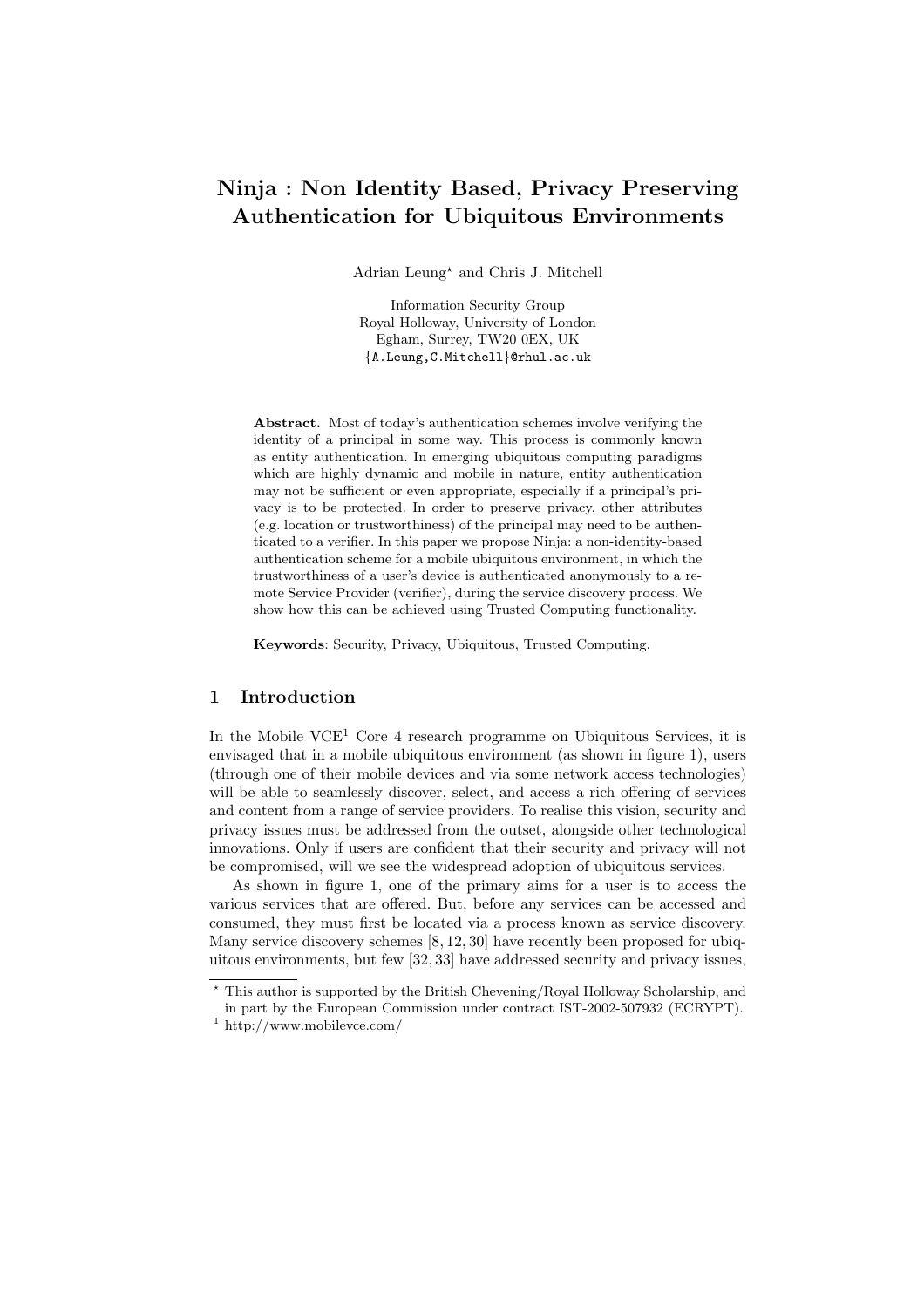

Fig. 1. A Ubiquitous Computing Environment

despite their fundamental importance. It is imperative that the process of service discovery is conducted in a secure and private way, in order to protect the security and privacy of both users and service providers. One fundamental security requirement is mutual authentication between a user and service provider.

Authentication is important for several reasons. Firstly, it is a basic security service upon which a range of other security services (e.g. authorisation) can be built. Secondly, it gives users and service providers assurance that they are indeed interacting with the intended parties, and not some malicious entities. Unfortunately, conventional entity authentication [15] may not be adequate for a ubiquitous environment [10], because an identity may be meaningless in such a setting. Instead, other user attributes [10] may need to be authenticated to a service provider. Furthermore, consumers are becoming increasingly concerned about their privacy  $[3, 4]$ , and the potential risks (such as identity theft) of leaving any form of digital trail when making electronic transactions. Given a choice, users may prefer to interact with service providers anonymously (or pseudonymously). Under these circumstances, it may in fact be undesirable to authenticate the identity of a user. Preserving user privacy can be particularly challenging in a ubiquitous environment [7, 29], and if privacy is preserved (through user anonymity), how can we then convince a service provider that an anonymous user is trustworthy? This is the challenge addressed in this paper.

We thus propose Ninja: a non-identity based, privacy preserving, mutual authentication scheme designed to address the service discovery security and privacy challenges in a mobile ubiquitous environment. During service discovery, a service user and service provider are mutually authenticated, whilst preserving the privacy of a user. Instead of authenticating the user identity to a service provider, the user's trustworthiness is authenticated. Our scheme employs two key functionalities of Trusted Computing (TC) technology [2, 18], namely, the Integrity Measurement, Storage and Reporting Mechanism, and the Direct Anonymous Attestation Protocol. We therefore implicitly assume that a user device is equipped with TC functionality; current trends suggest that this is a reasonable assumption for the near future. Ninja is an application layer solution, and pos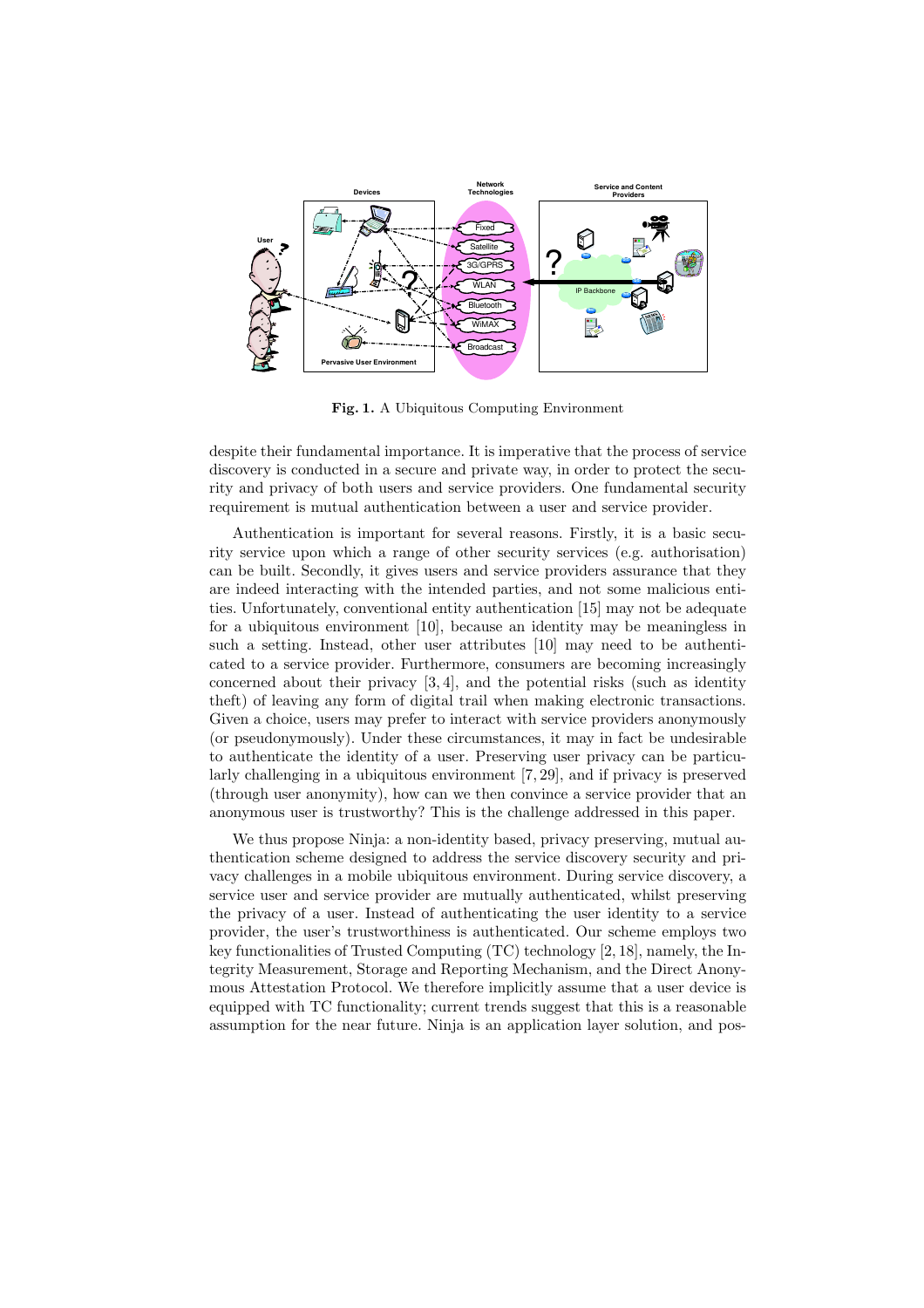sesses many desirable security and privacy properties, such as: user anonymity, service information confidentiality, unlinkability, and rogue blacklisting.

The remainder of the paper is organised as follows. In section 2, we discuss various service discovery security and privacy issues. Section 3 describes the relevant Trusted Computing functionality. In section 4, we present the Ninja authentication scheme, and in section 5 analyse its security. In the penultimate section, we discuss related work, and finally, conclusions are drawn in section 7.

# 2 Service Discovery Security & Privacy Issues

In this section, we focus on the security and privacy issues arising from the service discovery process in a ubiquitous computing environment.

#### 2.1 Adversary Model

Service discovery typically involves interactions between a user, the user's device, a service provider, and at times, a trusted third party. Unfortunately, these entities may be malicious, and pose a variety of threats to the service discovery process and to the participating entities. Against this backdrop, we identify eight adversary settings, covering both active and passive adversaries. They are:

- 1. Innocent User with Malicious Device (IUMD) Unbeknownst to a user, his/her device is compromised (e.g. with malware, keystroke-logger, etc).
- 2. Malicious User with Trustworthy Device (MUTD) A malicious user who has taken physical control of (e.g. stolen) another entity's device.
- 3. Malicious User with Malicious Device (MUMD) The combination of IUMD and MUTD.
- 4. Malicious Service Provider(s) (MSP) A MSP's main motive is to masquerade to a user as a legitimate service provider.
- 5. Curious Service Provider(s) (CSP) A CSP is not malicious, but seeks only to learn more about the behaviour of its users.
- 6. Malicious Man-in-the-Middle (MitM) A MitM's actions are intended to disrupt the proper operation of the service discovery process.
- 7. Curious Trusted Third Party (CTTP) A CTTP performs its role correctly, but also seeks to learn about the activities and habits of a user.
- 8. Passive Eavesdropper (PE) A PE does not disrupt the communication, but monitors it to learn the content and the entities involved.

## 2.2 Security and Privacy Threat Model

We now consider possible service discovery threats. We also consider what threats are posed by each of the above adversarial settings, and present them in a Threats versus Adversary Matrix (in Table 1). The service discovery threats are:

1. Spoofing A malicious entity may masquerade as a legitimate service provider or service user either by sending false service advertisements/requests, through replay, or by man-in-the-middle attacks.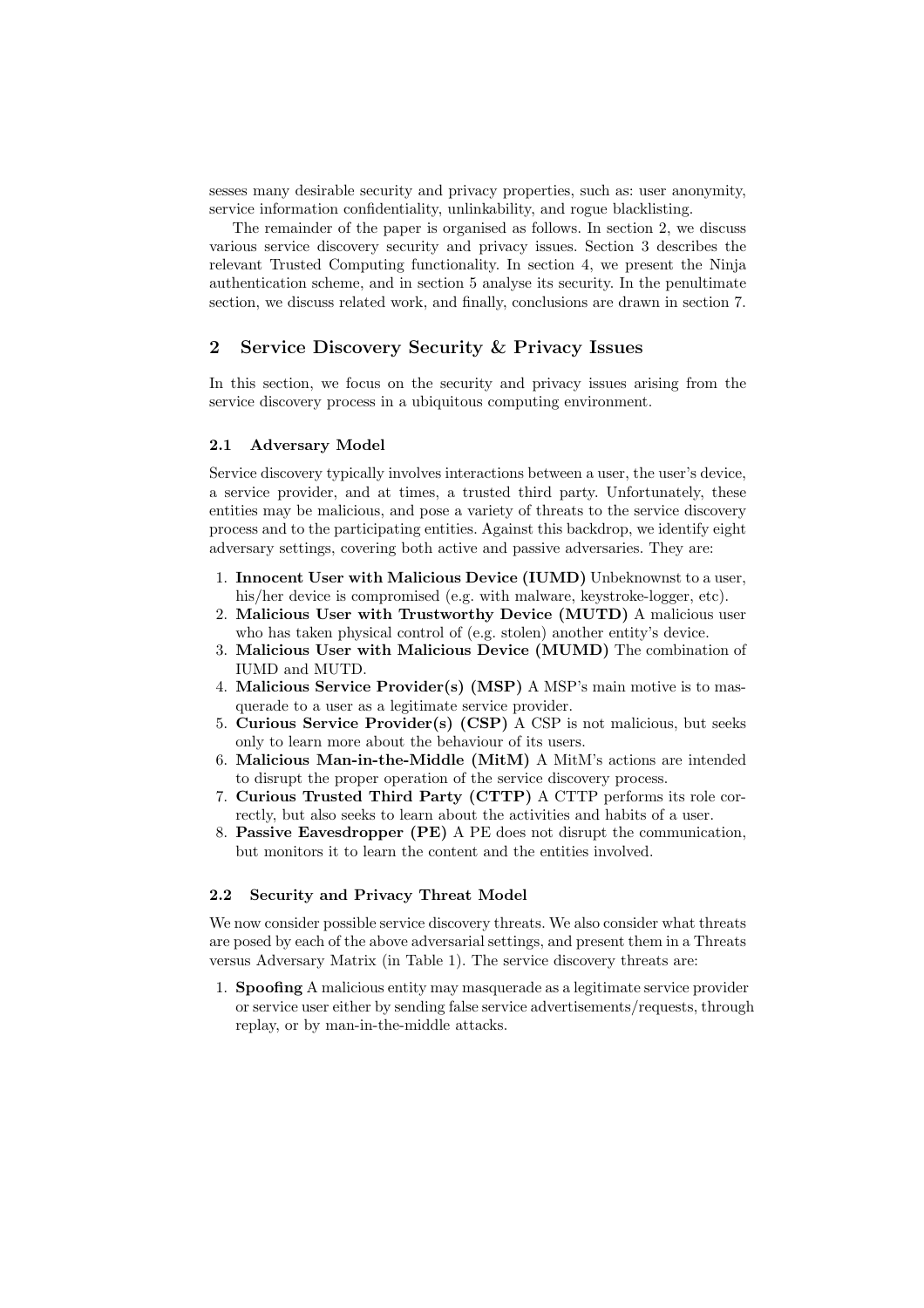## 2. Information Disclosure

- (a) User's Personally Identifiable Information (PII) During the process of service discovery, a user's PII, such as his/her identity (e.g. in the form of a long lived key) or physical location, may be revealed (either willingly or unwillingly) to a service provider or passive eavesdropper.
- (b) Service Information (SI) By observing the service information exchanged by a user and service provider (e.g. the service request types), a passive adversary may build up a profile of the user. This information may later be used to predict future patterns and habits of the user. The privacy of the user is potentially compromised as a result.
- 3. Profile Linking Colluding service providers may buy, sell or exchange information about their users or customers. This could not only provide service providers with monetary benefits, but also enhance their business intelligence and gain competitive advantage, e.g. if they are able to build more comprehensive user profiles (with or without their permission). Finally, the consequences for user privacy could be even more serious if a trusted third party colludes with service providers.
- 4. Encouragement of Rogue Behaviour With the knowledge that privacy enhancing technologies are employed to protect their identities, users may be tempted to "misbehave" or act maliciously, since it may be difficult or even impossible for service providers to determine who is misbehaving.

| Threats vs Adversary     |  | $\sqrt{\text{[IUMD/MUTD/MUMD/MSP]CSP/MitM}C}$ |  |  |  |
|--------------------------|--|-----------------------------------------------|--|--|--|
| $\beta$ poofing          |  |                                               |  |  |  |
| User Identity Disclosure |  |                                               |  |  |  |
| SI Disclosure            |  |                                               |  |  |  |
| User Profile Linking     |  |                                               |  |  |  |
| Rogue Behaviour Denial   |  |                                               |  |  |  |

Table 1. Threats and Adversary Matrix

#### 2.3 Specific Security and Privacy Requirements

From the above threat analysis, we derive the corresponding security and privacy requirements:

- Mutual Authentication This is one of the most important requirements, as it can prevent spoofing (by malicious users or service providers). The mutual authentication scheme should also be designed to prevent replay and man-in-the-middle attacks. To protect privacy, a user may want to remain anonymous to a service provider. So, instead of authenticating his identity to a service provider, the user may want to somehow prove or authenticate his "trustworthiness" to the service provider.
- User Anonymity Unique user identifying information (e.g. an identifier or a long lived key) should not be divulged to a service provider during service discovery. A user may interact with service providers using a pseudonym.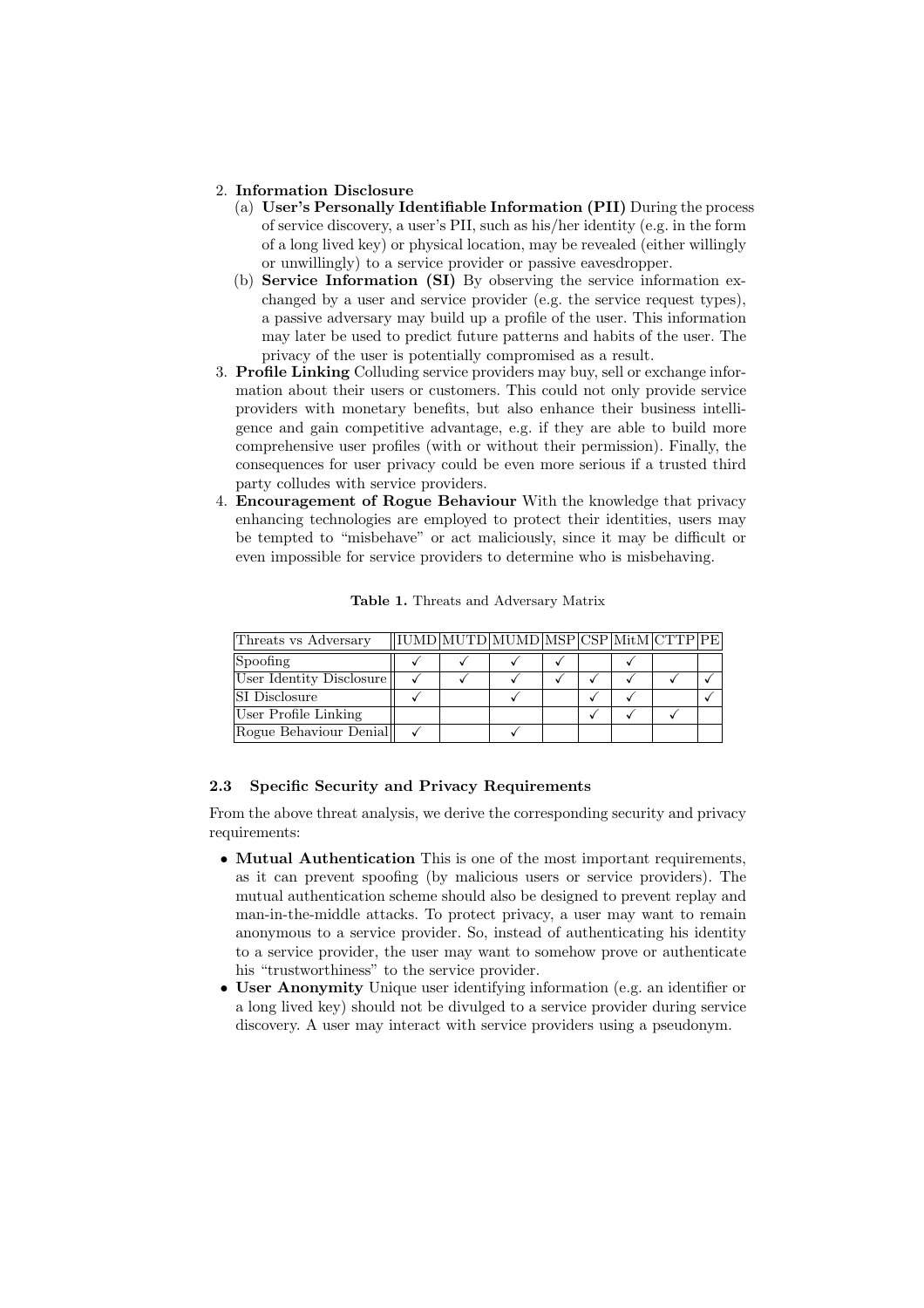- Service Information Confidentiality To further preserve the privacy of the user, service information originating from the user may be encrypted.
- Unlinkability Colluding service providers should not be able to link the activities of a user. Similarly, when a trusted third party colludes with a service provider, they should not be able to correlate the actions of a particular user. In other words, it should be impossible for colluding service providers to tell if two sets of prior service transactions (made with different providers) involved the same or different user(s).
- Transaction Linkability/History For billing or other purposes, it may be necessary for a service provider to maintain the transaction histories of its users. A service provider may thus need to be able to determine whether a particular user is a repeat user (and, if so, which one) or a first time user, whilst still being unable to determine the unique identity of the user. This is not always a requirement, and providing it may require user consent.
- Rogue Blacklisting Service providers should be able to identify and blacklist malicious and untrustworthy hosts.

#### 2.4 Challenges

We therefore need to devise a mutual authentication scheme that meets all these requirements. This is particularly challenging for several reasons. Conventional mutual authentication schemes normally require the user identity to be authenticated to a verifier. But here, user privacy is a priority, and so user anonymity is required during authentication. How then can we convince a service provider that an anonymous user is trustworthy? Also, if user anonymity is provided, can we detect malicious or illegitimate users? We are, in fact, trying to achieve security and privacy concurrently, whilst protecting the interests of both users and service providers. This is the challenge addressed here.

Our scheme, Ninja, allows a user to authenticate the service provider, whilst simultaneously allowing a service provider to anonymously authenticate a user's trustworthiness. The scheme is so called because the process is to some extent analogous to the process of a ninja assassinating a person in Japanese folklore<sup>2</sup>.

# 3 Trusted Computing Overview

Trusted Computing, as developed by the Trusted Computing Group<sup>3</sup> (TCG), is a technology designed to enhance the security of computing platforms. It involves incorporating trusted hardware functionality, or so called "roots of trust", into platforms. Users can thereby gain greater assurance that a platform is behaving in the expected manner [2, 18, 26]. The trusted hardware, in the form of

<sup>&</sup>lt;sup>2</sup> A ninja is asked to assassinate someone (Bob) whom he has never met; he is only given Bob's photograph. When they meet, the ninja authenticates Bob physically. Bob, on seeing a ninja with a sword, knows (trusts) that the ninja wishes to kill him, but does not need to know the ninja's real identity, whose anonymity is preserved.

<sup>3</sup> http://www.trustedcomputinggroup.org/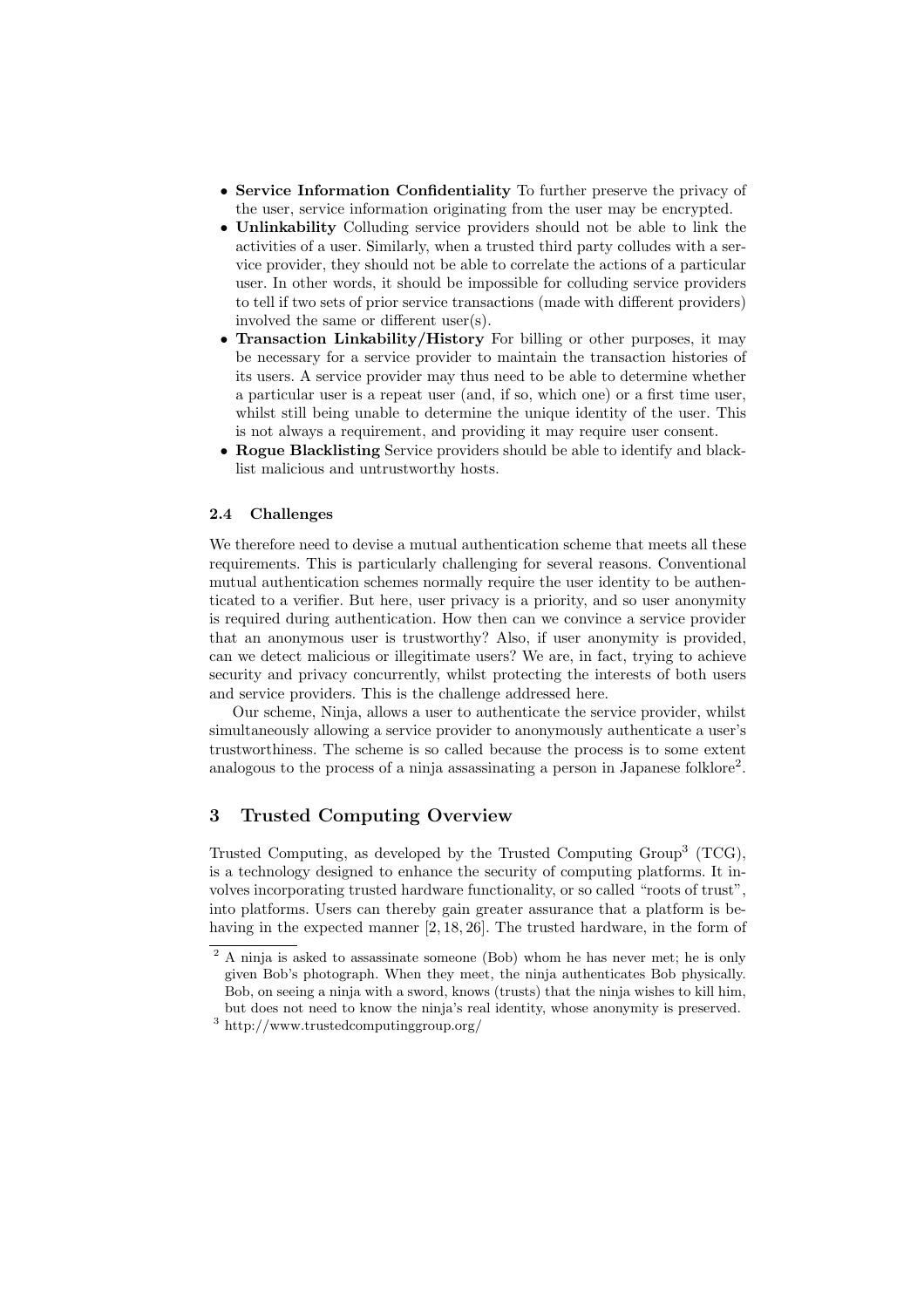a hardware component called the Trusted Platform Module (TPM), is built into a host platform. The TPM provides the platform with a foundation of trust, as well as the basis on which a suite of Trusted Computing security functionalities is built. The TPM and its host are collectively referred to as a Trusted Platform.

We next introduce the keys used by a TPM, as well as the Trusted Computing functionality used in our scheme, i.e. the Integrity Measurement, Storage and Reporting Mechanisms, and the Direct Anonymous Attestation (DAA) Protocol. The descriptions below are based upon v1.2 of the TCG TPM specifications [26].

#### 3.1 TPM Keys and Identities

Each TPM has a unique 2048-bit RSA key pair called the *Endorsement Key* (EK). The EK is likely to be generated by the TPM manufacturer, and the EK private key, together with a certificate for the corresponding public key, can be used to prove that a genuine TPM is contained in a platform. However, since a TPM only has one such key pair, a TPM can be uniquely identified by its EK.

The EK is therefore only used in special circumstances. A TPM can, however, generate an arbitrary number of 2048-bit RSA Attestation Identity Key (AIK) key pairs, which are used for interacting with other entities. AIKs function as pseudonyms for a trusted platform, and platform privacy can be achieved by using a different AIK to interact with different entities. In order to prove that a particular AIK originates from a genuine TPM, a platform has to prove that the AIK public key is associated with a genuine trusted platform; this involves using the EK with a trusted third party in such a way that the AIK cannot be linked to a particular EK, even by the trusted third party that sees the EK public key. The DAA protocol (discussed in Section 3.3) is used to support this process.

#### 3.2 Integrity Measurement, Storage and Reporting

Integrity Measurement, Storage and Reporting (IMSR) is a key feature of Trusted Computing that builds on the three Roots of Trust in a trusted platform: a root of trust for measurement (RTM), a root of trust for storage (RTS), and a root of trust for reporting (RTR). Together, they allow a verifier to learn the operational state of a platform, and hence obtain evidence of a platform's behaviour. This functionality is extremely important, as a platform may potentially enter a wide range of operational states, including insecure and undesirable states.

Integrity Measurement Integrity measurement involves the RTM, a computing engine in the TPM, measuring a platform's operational state and characteristics. The measured values, known as integrity metrics, convey information about the platform's current state (and hence trustworthiness).

Integrity Storage Details of exactly what measurements have been performed are stored in a file called the Stored Measurement Log (SML). Using the RTS, a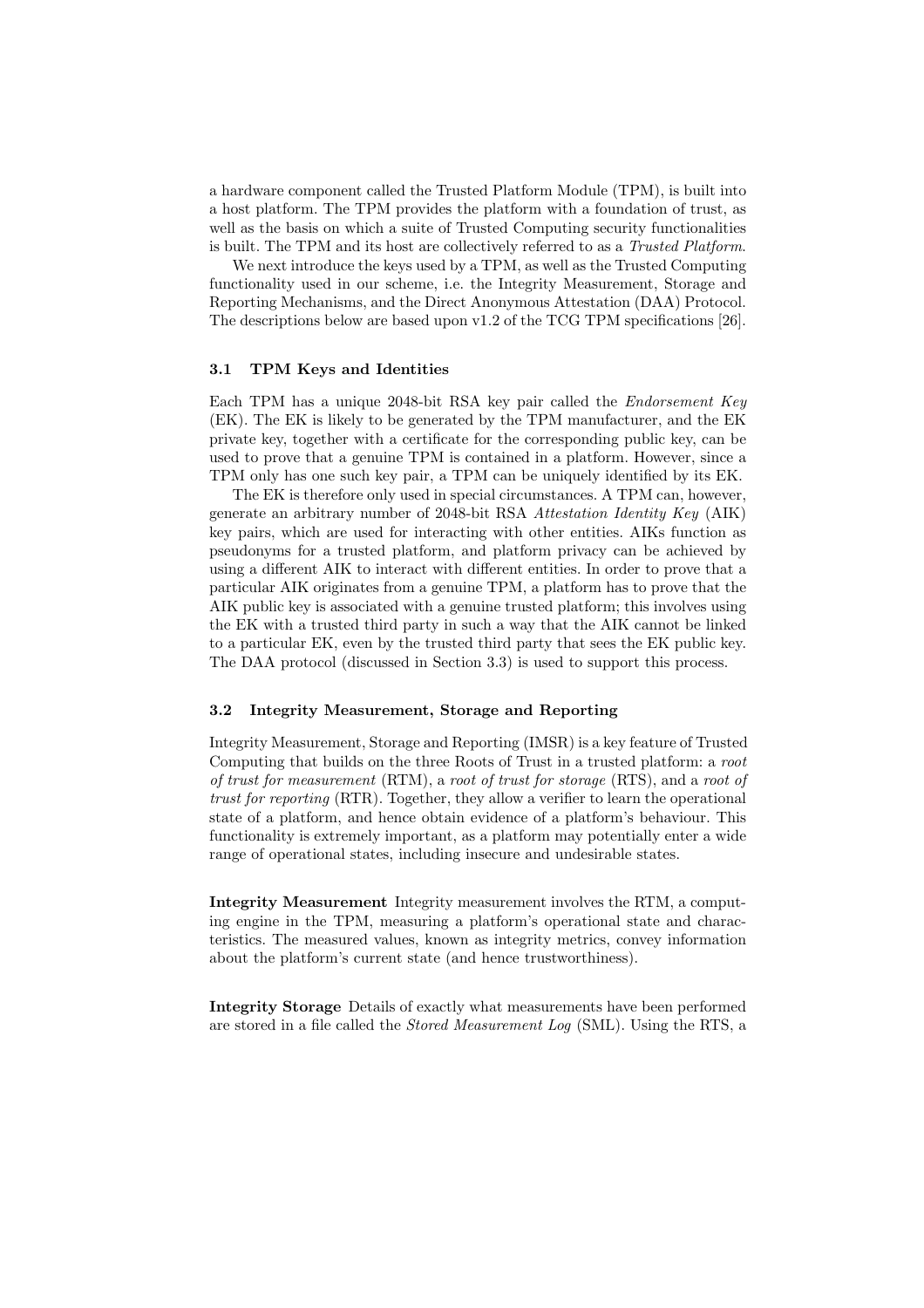digest (i.e. a cryptographic hash computed using Secure Hash Algorithm 1 (SHA-1) [19]) of the integrity metrics is saved in one of the TPM's internal registers, called Platform Configuration Registers (PCRs). The SML contains the sequence of all measured events, and each sequence shares a common measurement digest. Since an SML may become fairly large, it does not reside in the TPM. Integrity protection for the SML is not necessary, since it functions as a means to interpret the integrity measurements in the PCRs, and any modifications to the SML will cause subsequent PCR verifications to fail.

There are only a limited number of PCRs in the TPM. So, in order to ensure that previous and related measured values are not ignored/discarded, and the order of operations is preserved, new measurements are appended to a previous measurement digest, re-hashed, and then put back into the relevant PCR. This technique is known as extending the digest, and operates as follows:

 $PCR_i[n] \leftarrow SHA\text{-}1 (PCR_{i-1}[n] || \text{New integrity metric}),$ 

where  $PCR_i[n]$  denotes the content of the nth PCR after i extension operations, and || denotes the concatenation of two messages.

Integrity Reporting The final phase of the IMSR process is Integrity Reporting. The RTR has two main responsibilities during Integrity Reporting:

- 1. to retrieve and provide a challenger with the requested integrity metrics (i.e. the relevant part of the SML, and the corresponding PCR values); and
- 2. to attest to (prove) the authenticity of the integrity metrics to a challenger by signing the PCR values using one of the TPM's AIK private keys.

To verify the integrity measurements, the verifier computes the measurement digest (using the relevant portion of the SML), compares it with the corresponding PCR values, and checks the signature on the PCR values. The process of integrity reporting is also often referred to as Attestation.

#### 3.3 Direct Anonymous Attestation

Direct Anonymous Attestation (DAA) [5, 18] is a special type of signature scheme that can be used to anonymously authenticate a TCG v1.2 compliant platform to a remote verifier. The key feature that DAA provides is the capability for a TPM (a prover) to convince a remote verifier that:

- it is indeed a genuine TPM (and hence it will behave in a trustworthy manner) without revealing any unique identifiers;
- an AIK public key is held by a TPM, without allowing colluding verifiers to link transactions involving different AIKs from the same platform.

The above-mentioned features help to protect the privacy of a TPM user. Another important feature of DAA is that the powers of the supporting Trusted Third Party (DAA Issuer) are minimised, as it cannot link the actions of users (even when it colludes with a verifier), and hence compromise the user's privacy.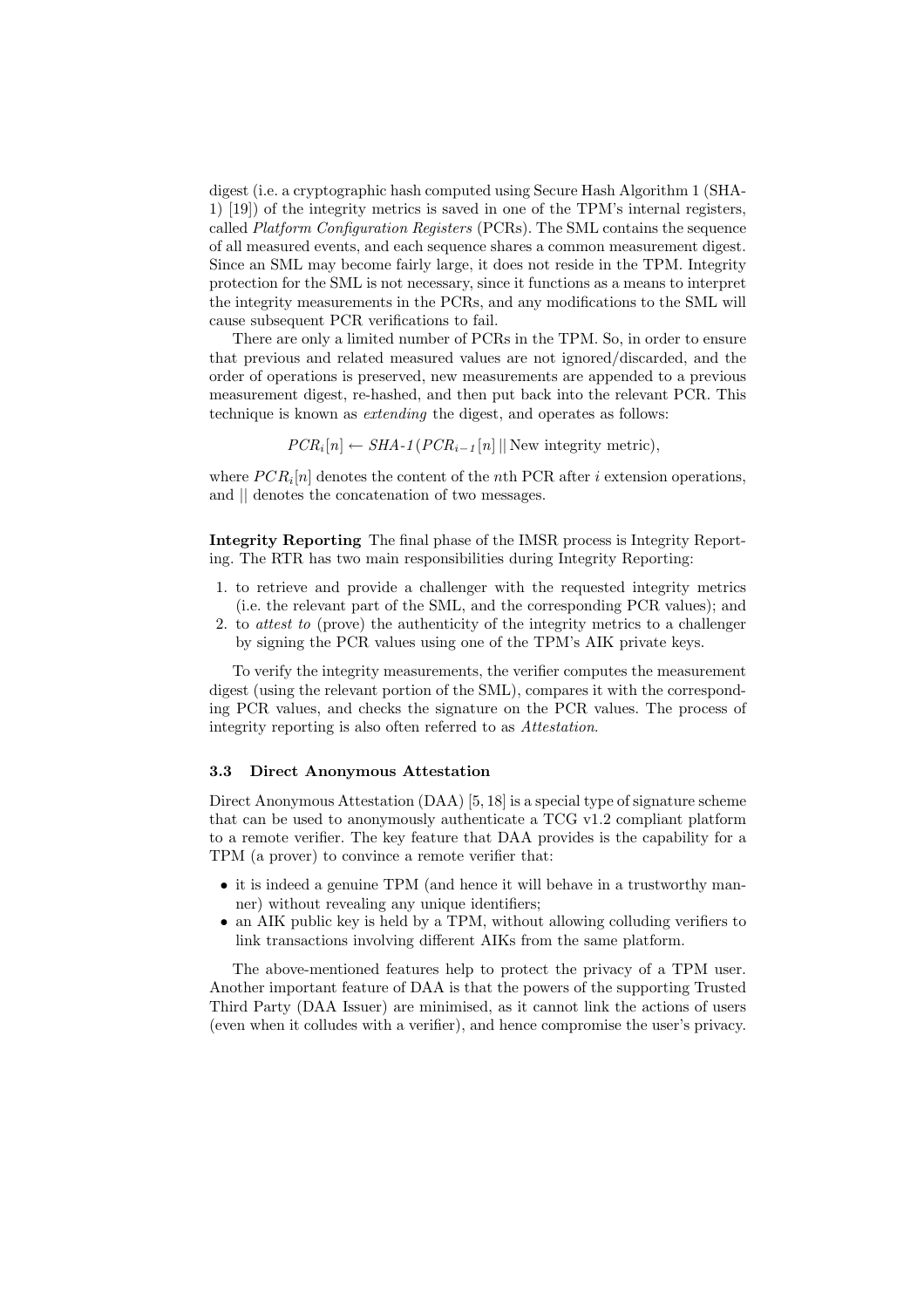DAA allows a prover to anonymously convince a remote verifier that it has obtained an anonymous attestation credential, or DAA Certificate (a Camenisch-Lysyanskaya (CL) signature [6]), from a specific DAA Issuer (Attester). The DAA Certificate also serves to provide the implicit "link" between an EK and an AIK. The DAA scheme is made up of two sub-protocols: DAA Join and DAA Sign. We now provide a simplified description of these two sub-protocols [5].

DAA Join Protocol The Join protocol enables the TPM to obtain a DAA Certificate (also known as an anonymous attestation credential) from the DAA Issuer. The Join protocol is based on the CL signature scheme [6].

Let  $(n, S, Z, R)$  be the DAA Issuer public key, where n is an RSA modulus, and  $S, Z$ , and  $R$  are integers modulo  $n$ . We assume that the platform (TPM) is already authenticated to the DAA Issuer via its Endorsement Key, EK.

The platform (TPM) first generates a DAA secret value  $f$ , and makes a commitment to f by computing  $U = R^f S^{v'}$  mod n, where v' is a value chosen randomly to "blind" f. The platform (TPM) also computes  $N_I = \zeta_I^f \mod \Gamma$ , where  $\zeta_I$  is derived from the DAA Issuer's name, and  $\Gamma$  is a large prime. The platform (TPM) then sends  $(U, N_I)$  to the DAA Issuer, and convinces the DAA Issuer that  $U$  and  $N_I$  are correctly formed (using a zero knowledge proof [13, 14.). If the DAA Issuer accepts the proof, it will sign the hidden message  $U$ , by computing  $A = \left(\frac{Z}{USv''}\right)^{1/e}$  mod n, where v'' is a random integer, and e is a random prime. The DAA Issuer then sends the platform (i.e. the TPM) the triple  $(A, e, v'')$ , and proves that A was computed correctly. The DAA Certificate is then  $(A, e, v = v' + v'')$ .

DAA Sign Protocol The Sign protocol allows a platform to prove to a verifier that it is in possession of a DAA Certificate, and at the same time, to sign and authenticate a message. The platform signs a message  $m$  using its DAA Secret  $f$ , its DAA Certificate, and the public parameters of the system. The message m may be an Attestation Identity Key (AIK) generated by the TPM, or an arbitrary message. The platform also computes  $N_V = \zeta^f \mod \Gamma$  as part of the signature computation (the selection of  $\zeta$  will be discussed in the next section). The output of the Sign protocol is known as the DAA Signature,  $\sigma$ .

The verifier verifies the DAA Signature  $\sigma$ , and on successful verification of  $\sigma$ , is convinced that:

- 1. the platform has a DAA Certificate  $(A, e, v)$  from a specific DAA Issuer, and hence it is a genuine TPM containing a legitimate EK; this is accomplished by a zero-knowledge proof of knowledge of a set of values  $f, A, e$ , and v such that  $A^e R^f S^v \equiv Z \pmod{n}$ ;
- 2. a message m was signed by the TPM using its DAA secret  $f$ , where  $f$  is the same as the value in the DAA Certificate (used in step 1); if  $m$  includes an AIK public key, then the AIK originates from a genuine TPM.

In summary, once a platform (TPM) has obtained a DAA Certificate (which only needs to be done once), it is able to subsequently DAA-Sign as many AIKs as its wishes, without involving the DAA Issuer.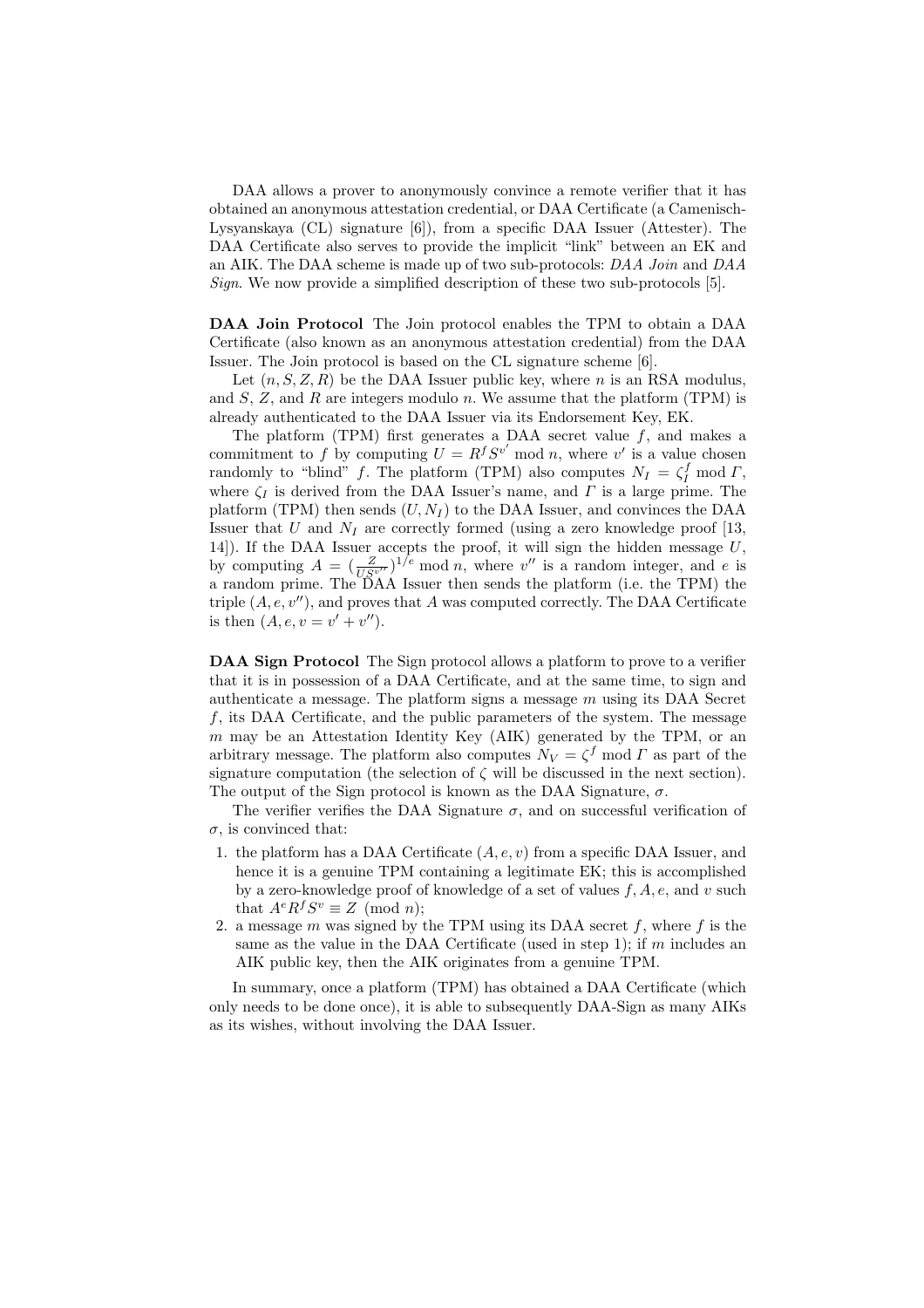Variable Anonymity Anonymity and unlinkability are provided to a user by using two parameters:  $\zeta$ , also referred to as the *Base*, and the AIK. The choice of the base directly affects the degree of anonymity afforded to a TPM user. If perfect anonymity is desired, then a different, random, base value should be used for every interaction with a verifier. Conversely, if the same base value is used for every interaction with a verifier, then the verifier can identify that this is the same TPM. In addition, if the same base value is used to interact with different verifiers, then they are able to correlate the activities of a particular TPM. (A more detailed discussion of the effects of choices of base values is given in [25]).

As discussed in Section 3.1, a TPM is capable of generating multiple platform identities, simply by generating different AIK key pairs. Different AIKs may therefore be used to interact with different verifiers so as to remain unlinkable (provided the base is different).

# 4 The Ninja Authentication Scheme

In this section, we present the Ninja authentication scheme, designed to mutually authenticate a user (via his platform) and a service provider, whilst preserving the privacy of the user. The Ninja scheme is intended to be used during the service discovery process, immediately prior to service provisioning. It is designed to meet all the security and privacy requirements set out in Section 2.3.

First, we introduce the entities participating in the protocol. Next, we state the assumptions upon which the scheme is based. Finally, we describe the operation of the scheme.

#### 4.1 The Entities

The entities involved in the protocol are as follows.

- The Service User, often a human, is the end consumer of a service.
- The trusted platform, or Platform in short, is the device which a service user will use to interact with other entities.
- The DAA Issuer issues DAA Certificates to legitimate platforms.
- The Service Provider is an entity that provides service(s) or content (e.g. music, videos, podcasts) to service users (via the platform). A service provider also acts as the verifier of a platform's DAA Signatures.

#### 4.2 Assumptions

The correct working of the scheme relies on a number of assumptions.

- The service user is already authenticated to the platform.
- The platform running the Ninja protocol is equipped with TC functionality conforming to v1.2 of the TCG specifications [26].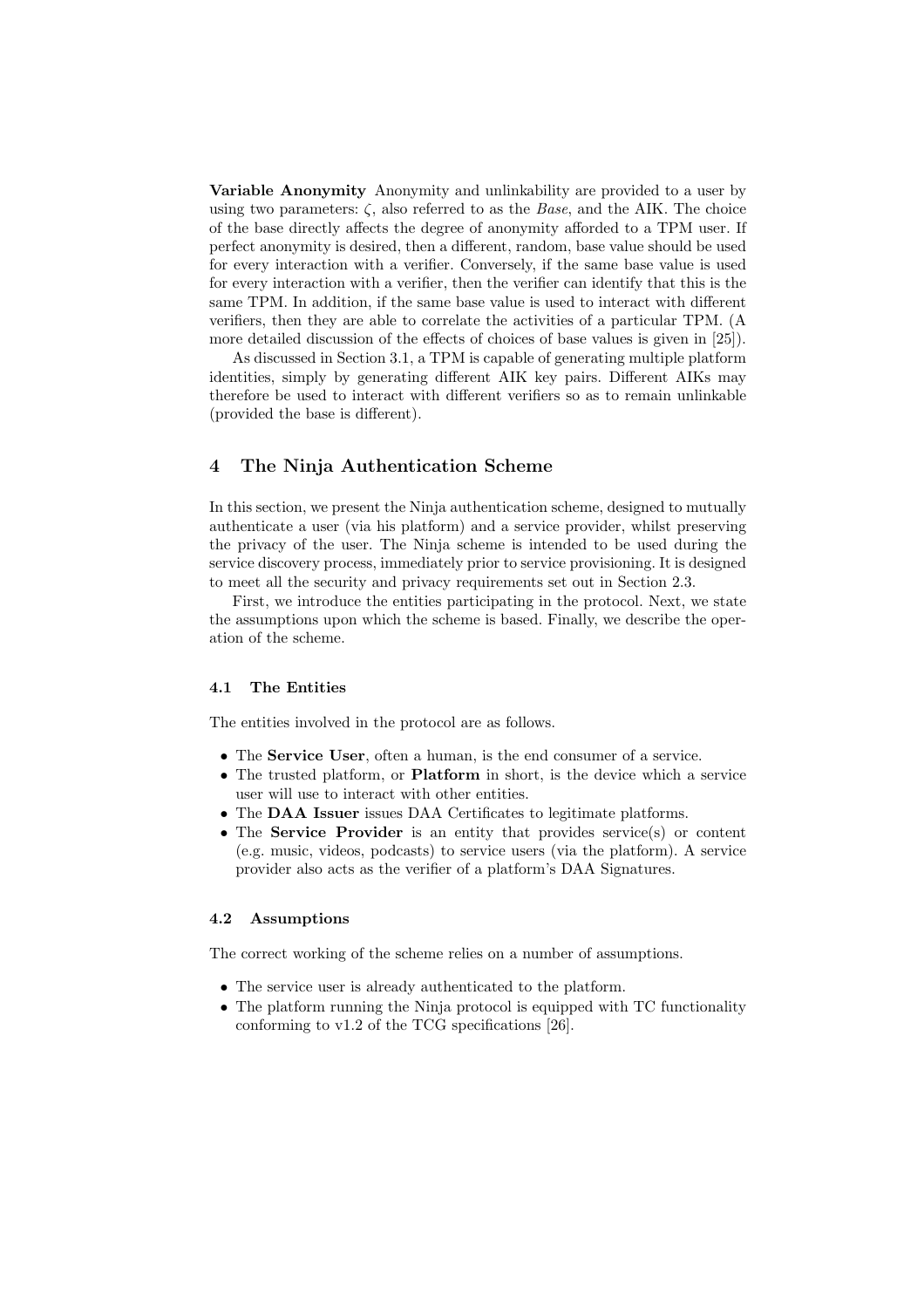- Each service provider possesses one or more X.509 v3 [17] public key certificates, issued by trustworthy Certification Authorities (CAs). The platform is equipped with the root certificates of these trusted CAs, and is capable of periodically receiving Certificate Revocation List (CRL) updates.
- Service users and service providers have loosely synchronised clocks (e.g. within an hour of each other). This enables service users and service providers to check that a service advertisement message or a service reply message is fresh (or recent enough).
- Service providers have set up system parameters,  $p$  and  $q$ , for the Diffie– Hellman (DH) key agreement protocol [11], prior to the protocol run. The (large) prime p is chosen such that  $p-1$  has a large prime factor q (e.g.  $p =$  $2q + 1$ , and g is chosen to have multiplicative order q, so that it generates a multiplicative subgroup of  $\mathbb{Z}_p^*$  of prime order q.

Finally note that the scheme is independent of the underlying transport and network layer protocols, as it is purely an application layer solution.

## 4.3 The Scheme

Before describing the scheme, we first introduce some notation (see Table 2).

|  | Notation                                       | Description                                                                                           |  |  |  |
|--|------------------------------------------------|-------------------------------------------------------------------------------------------------------|--|--|--|
|  | $\boldsymbol{P}$                               | The Platform                                                                                          |  |  |  |
|  | SP.                                            | The Service Provider                                                                                  |  |  |  |
|  | I                                              | The DAA Issuer                                                                                        |  |  |  |
|  |                                                | A non-migratable DAA secret value generated by the TPM                                                |  |  |  |
|  | v', v'', e                                     | DAA parameters (described in Section 3.2)                                                             |  |  |  |
|  | System parameters for DH-key agreement<br>p, q |                                                                                                       |  |  |  |
|  |                                                | Service Advertisement Message<br>SrvAdv                                                               |  |  |  |
|  |                                                | $SrvRep$ Service Reply Message                                                                        |  |  |  |
|  |                                                | $SrvInfo$ Service Information                                                                         |  |  |  |
|  | AdvID                                          | An Advertisement ID number                                                                            |  |  |  |
|  | $t_A$                                          | A Timestamp generated by a principal, A                                                               |  |  |  |
|  | N                                              | A Nonce (a random value)                                                                              |  |  |  |
|  | $ID_A$                                         | The identity of a principal, A                                                                        |  |  |  |
|  |                                                | $(EK_{pk}, EK_{sk})$ The pair of Public and Private Endorsement Keys                                  |  |  |  |
|  |                                                | $(AIK_{nk}, AIK_{sk})$ A pair of Public and Private Attestation Identity Keys                         |  |  |  |
|  |                                                | $(PK_A, SK_A)$ The Public and Private Key pair of a principal, A                                      |  |  |  |
|  |                                                | An X.509 v3 Public Key Certificate for a principal, A<br>$Cert_A$                                     |  |  |  |
|  |                                                | Н<br>A cryptographic hash-function                                                                    |  |  |  |
|  | $Enc_K(M)$<br>$Dec_{K}(M)$                     | The encryption of a message, $M$ , using the key $K$                                                  |  |  |  |
|  |                                                | The decryption of a message, $M$ , using the key $K$                                                  |  |  |  |
|  |                                                | The message authentication code (MAC) of a message, $M$ , computed<br>$MAC_K(M)$<br>using the key $K$ |  |  |  |
|  | $Sig_K(M)$                                     | A signature on a message, $M$ , signed using the key $K$                                              |  |  |  |
|  |                                                |                                                                                                       |  |  |  |

# Table 2. Notation

The Ninja scheme involves three distinct phases, the Join Phase, the Mutual Authentication Phase, and the Verification Phase, described below.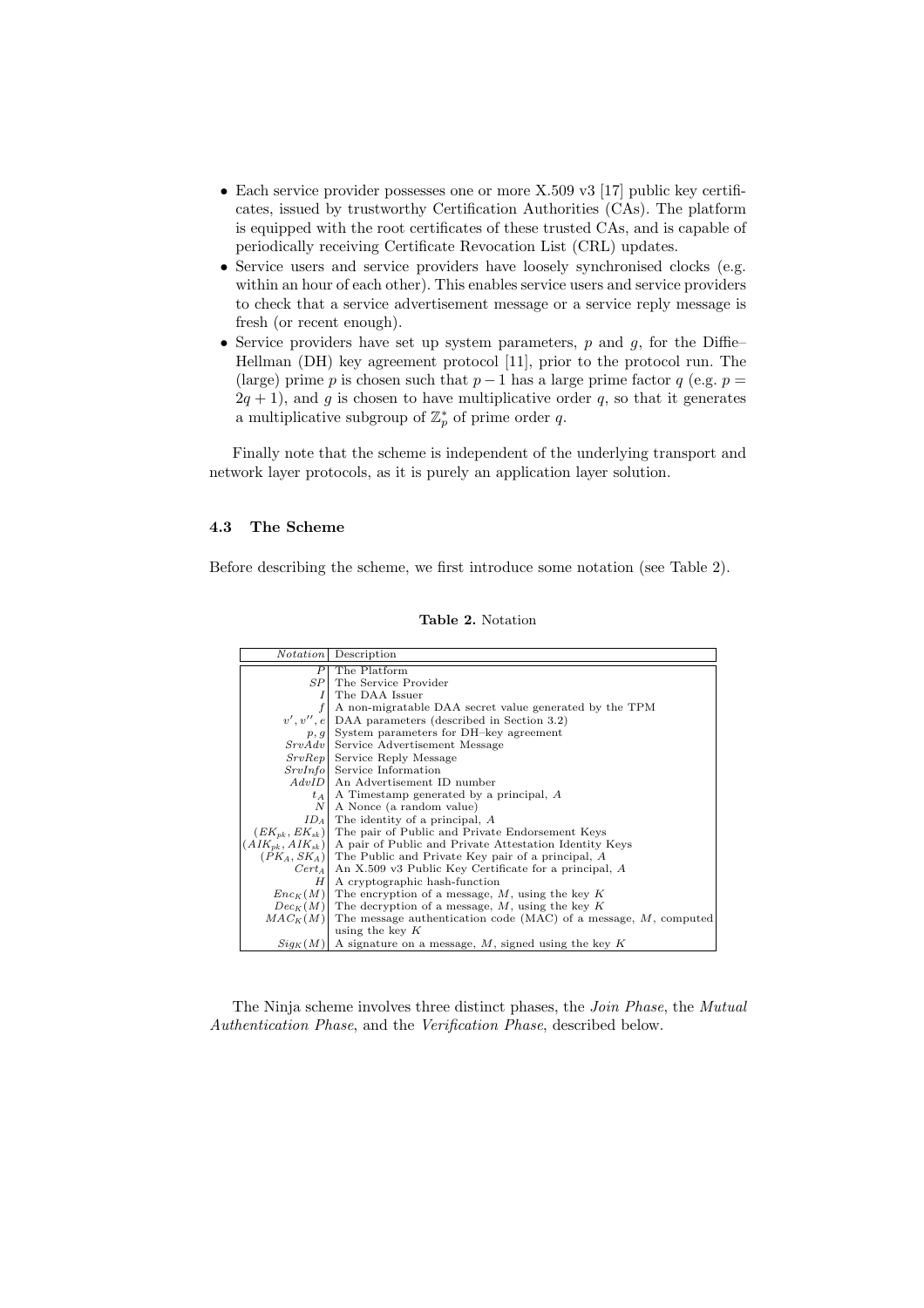**Join Phase** The *Join Phase* enables a platform to obtain a DAA Certificate from a DAA Issuer. The platform later uses this DAA Certificate, in the mutual authentication phase, to anonymously authenticate itself to a service provider. The entities involved are the Platform, P, and the DAA Issuer, I. Note that the Join Phase is identical to the DAA Join Protocol specified in [5]; it may have taken place before a device is shipped to the user. The sequence of events is as follows (see also figure 2).

- 1. The platform (TPM) generates its DAA Secret value  $f$ , and a random value  $v'$ . It computes U and  $N_I$  (as described in Section 3.3), and then sends U,  $N_I$ , and its Endorsement Public Key,  $EK_{pk}$  to the DAA Issuer.
- 2. To verify that U originates from the TPM in the platform that owns  $\mathit{EK}_{pk},$ the DAA Issuer engages in a simple Challenge-Response protocol with the platform. It generates a random message m, and encrypts m using  $EK_{nk}$ . It sends the challenge,  $Ch = Enc_{EK_{pk}}(m)$  to the platform.
- 3. If the platform owns  $EK_{pk}$ , it should have the corresponding  $EK_{sk}$ , and hence be able to decrypt  $Enc_{EK_{pk}}(m)$ , to retrieve m. The platform (TPM) then computes and sends the response  $r = H(U||m)$  to the DAA Issuer.
- 4. The DAA Issuer computes  $H(U||m)$  using the value of m it sent in step 2, and compares the result with the value of  $r$  received from the platform. If the two values agree, then the DAA Issuer is convinced that  $U$  originated from the TPM that owns  $EK_{pk}$ .
- 5. Finally, the DAA Issuer generates  $v''$  and e, and then computes A (as described in Section 3.3). The DAA Issuer then sends  $(A, e, v'')$  to the platform.
- 6. The DAA Certificate is  $(A, e, v)$ , where  $v = v' + v''$ . The DAA Issuer does not have full knowledge of the DAA Certificate, since the certificate was jointly created by the platform and the DAA Issuer. This property helps preserve the anonymity of the user/platform.



Fig. 2. Join Phase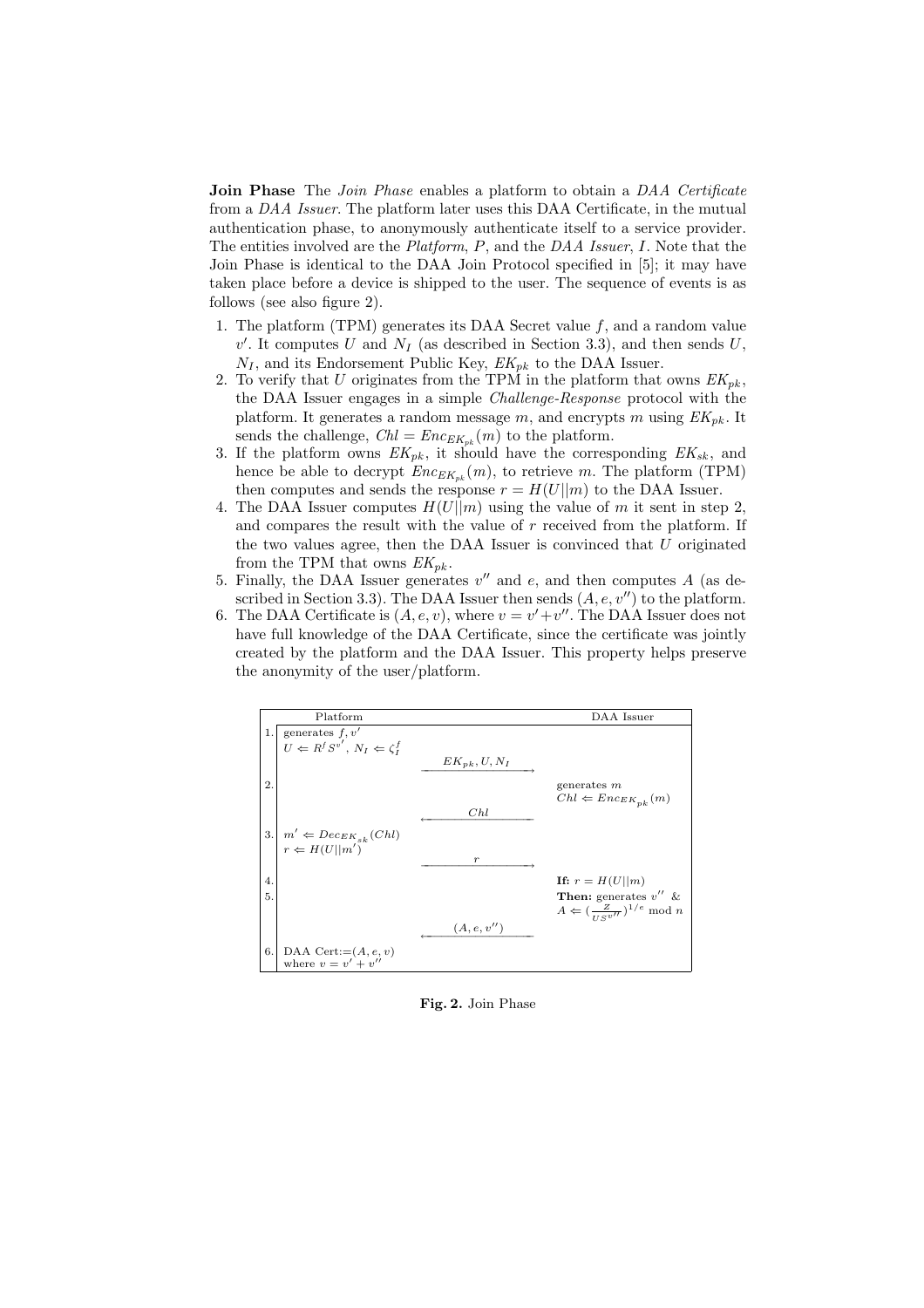Mutual Authentication Phase Service discovery typically involves the exchange of service advertisement and service reply messages between the user and service provider. To avoid increasing the communication overheads, we incorporate the authentication mechanisms into these messages. In other words, service discovery and mutual authentication take place concurrently. We now examine how the messages are constructed to achieve our aim of mutual authentication.

The service provider, SP, initiates the service discovery and mutual authentication processes by constructing and sending an authenticated service advertisement message, as follows (also shown in figure 3).

- 1. SP generates a random number b and computes  $g<sup>b</sup>$  mod p. These values are used later as part of a Diffie-Hellman key agreement protocol to establish a shared key with the user.
- 2. SP constructs the service advertisement message,

 $SrvAdv = (ID_{SP}, SrvInfo, AdvID, N, t_{sn}, q, p, q^b \mod p).$ 

3. SP signs SrvAdv, using its private key,  $SK_{SP}$ , and obtains the signature,  $Sig_{S K_{SP}}(S r v A dv)$ . SP then broadcasts  $S r v A dv$ ,  $Sig_{S K_{SP}}(S r v A dv)$ , and  $C erf_{SP}$ to the platforms of prospective service users:

 $SP \rightarrow$  platforms :  $SrvAdv, Sig_{SK_{SP}}(SrvAdv), Cert_{SP}$ .

Suppose that a prospective user receives the above service advertisement (via his platform), and is interested in the advertised service. The user's platform then authenticates the service provider by retrieving  $PK_{SP}$  from  $Cert_{SP}$ , and then using it to verify  $Sig_{SK_{SP}}(SrvAdv)$ , and checking to see if the timestamp is valid. If the verification outcome is satisfactory, then, at this point, the service provider is authenticated to the user.

Using the platform, the user now anonymously authenticates itself (i.e. its trustworthiness) to the service provider, as follows (see also Protocol 3).

- 1. The platform generates an AIK key pair  $(AIK_{pk}, AIK_{sk}).$
- 2. The platform sends its SML and the corresponding PCR values to the service provider for validation. To further prove that the PCR values originate from the TPM, the TPM signs the PCR values (from  $SrvAdv$ ), using  $AIK_{sk}$  (from step 1), to create:

$$
Sig_{AIK_{sk}}(PCR||N).
$$

The Nonce N is included to prevent replay attacks.

- 3. The platform computes  $\zeta = H(ID_{SP})$ . It then creates a pseudonym,  $N_v = \zeta^f$ (where  $f$  is the DAA Secret generated during the join phase) for use when interacting with the service provider.
- 4. To prove that the AIK (from steps 1 and 2) originates from a genuine TPM, the platform DAA-Signs  $AIK_{pk}$  using f, DAA Certificate, and the other public parameters of the system. The output is the DAA Signature  $\sigma$  (which also includes  $\zeta$  and  $N_v$ ).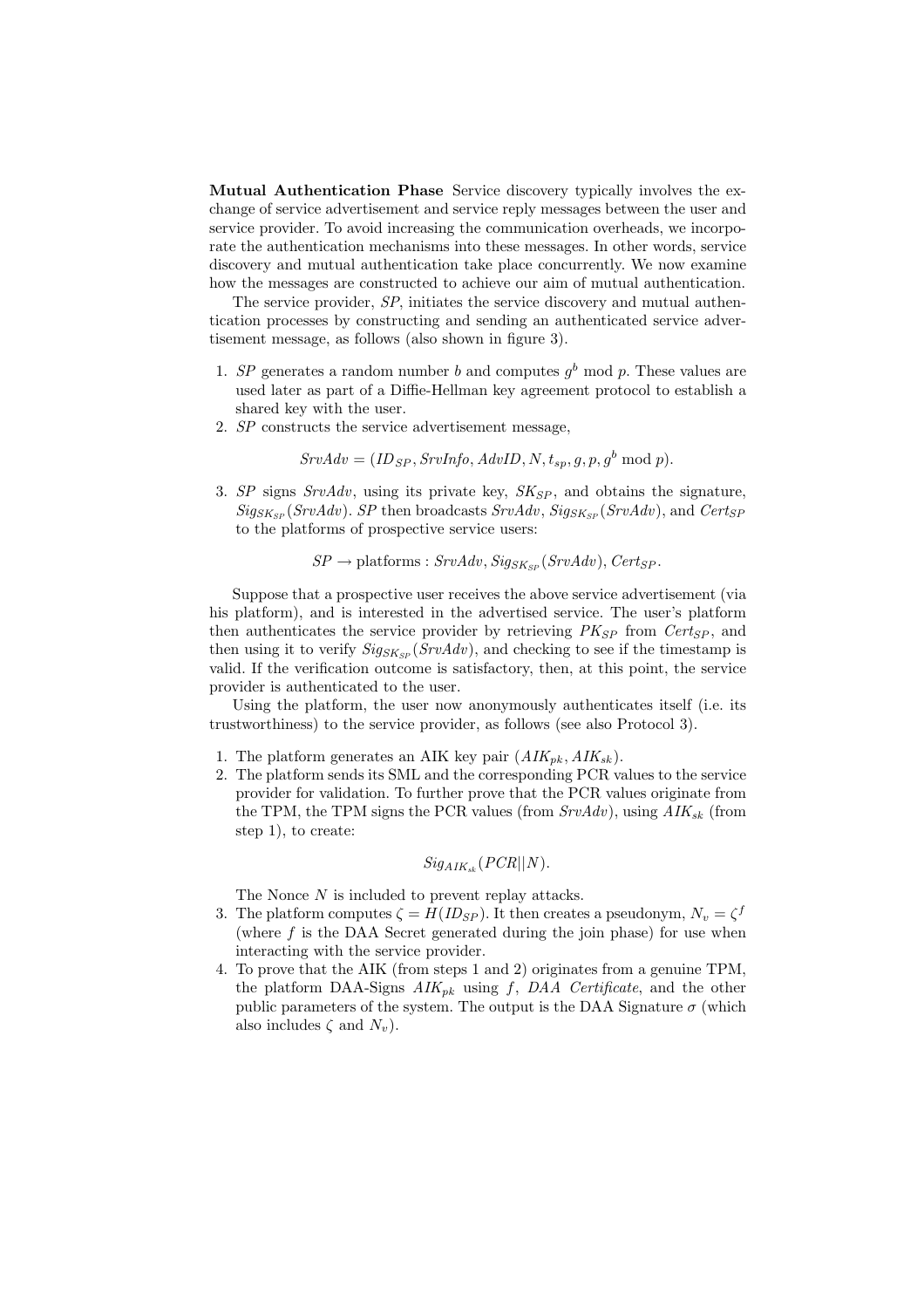5. To complete the Diffie-Hellman key agreement protocol, the platform generates a random number a, and computes:

 $g^a \bmod p$  and  $K = (g^b)^a \bmod p$ .

6. The platform constructs the Service Reply message as:

 $SrvRep = (AdvId, SrvInfo, AIK_{pk}, SML, Sig_{AIK_{sk}}(PCR||N), \sigma, t_p).$ 

7. The platform encrypts  $SrvRep$  using the key  $K_1$ , and then computes a MAC of the encrypted *SrvRep* using the key  $K_2$ , where  $K = K_1||K_2$ , to give:

 $Enc_{K_1}(SrvRep)$  and  $MAC_{K_2}(Enc_{K_1}(SrvRep)).$ 

8. The user sends  $Enc_{K_1}(SrvRep)$ ,  $MAC_{K_2}(Enc_{K_1}(SrvRep))$ , and  $g^a$  mod p to the service provider.

 $P \to SP : Enc_{K_1}(SrvRep), MAC_{K_2}(Enc_{K_1}(SrvRep)), g^a \text{ mod } p.$ 

|     | Platform                                                                      |                                      | Service Provider                                                        |
|-----|-------------------------------------------------------------------------------|--------------------------------------|-------------------------------------------------------------------------|
| 1.  |                                                                               |                                      | generates b, $x \Leftarrow q^b \mod p$                                  |
| 2.  |                                                                               |                                      | constructs $SrvAdv:=(ID_{SP},$<br>$SrvInfo, AdvID, N, t_{sp}, g, p, x)$ |
| 3.  |                                                                               |                                      | $S_x \Leftarrow Sig_{SK_{SP}}(SrvAdv)$                                  |
|     |                                                                               | $SrvAdv, S_x, Cert_{SP}$             |                                                                         |
| (1) | generates $AIK_{pk}$ , $AIK_{sk}$                                             |                                      |                                                                         |
| (2) | retrieves $SML \& PCR$ ,                                                      |                                      |                                                                         |
|     | $S_y \Leftarrow Sig_{AIK_{sk}}(PCR  N)$                                       |                                      |                                                                         |
|     | $(3) \vert \zeta \Leftarrow H(ID_{SP}), N_v \Leftarrow \zeta^f$               |                                      |                                                                         |
|     | $(4) \vert \sigma \Leftarrow$ DAA-Signs $(AIK_{pk})$                          |                                      |                                                                         |
|     | $(5)$ generates a, $y \Leftarrow q^a \mod p$<br>$K \Leftarrow (q^b)^a \mod p$ |                                      |                                                                         |
| (6) | constructs<br>$SrvRep := (AdvId, SrvInfo, S_u,$                               |                                      |                                                                         |
|     | $SML, AIK_{pk}, \sigma, t_p)$                                                 |                                      |                                                                         |
| (7) | $E_x \leftarrow Enc_{K_1}(SrvRep),$<br>$MAC_{K_0}(E_x)$                       |                                      |                                                                         |
| (8) |                                                                               | $E_x, MAC_{K_{\mathcal{Q}}}(E_x), y$ |                                                                         |
|     |                                                                               |                                      |                                                                         |

Fig. 3. Mutual Authentication Phase

Verification Phase On receiving a service reply message from a platform, the service provider SP performs the following steps to verify its trustworthiness.

- 1. SP computes  $K = (g^a)^b$  mod p and hence obtains  $K_1$  and  $K_2$  (where  $K =$  $K_1||K_2$ ). SP then checks the integrity of the received value of  $Enc_{K_1}(StvRep)$ by recomputing the MAC using  $K_2$  and comparing it with the received value.
- 2. SP extracts SrvRep by decrypting  $Enc_{K_1}(SrvRep)$  using  $K_1$ . SP also checks that the timestamp  $t_p$  extracted from  $SrvRep$ , is valid.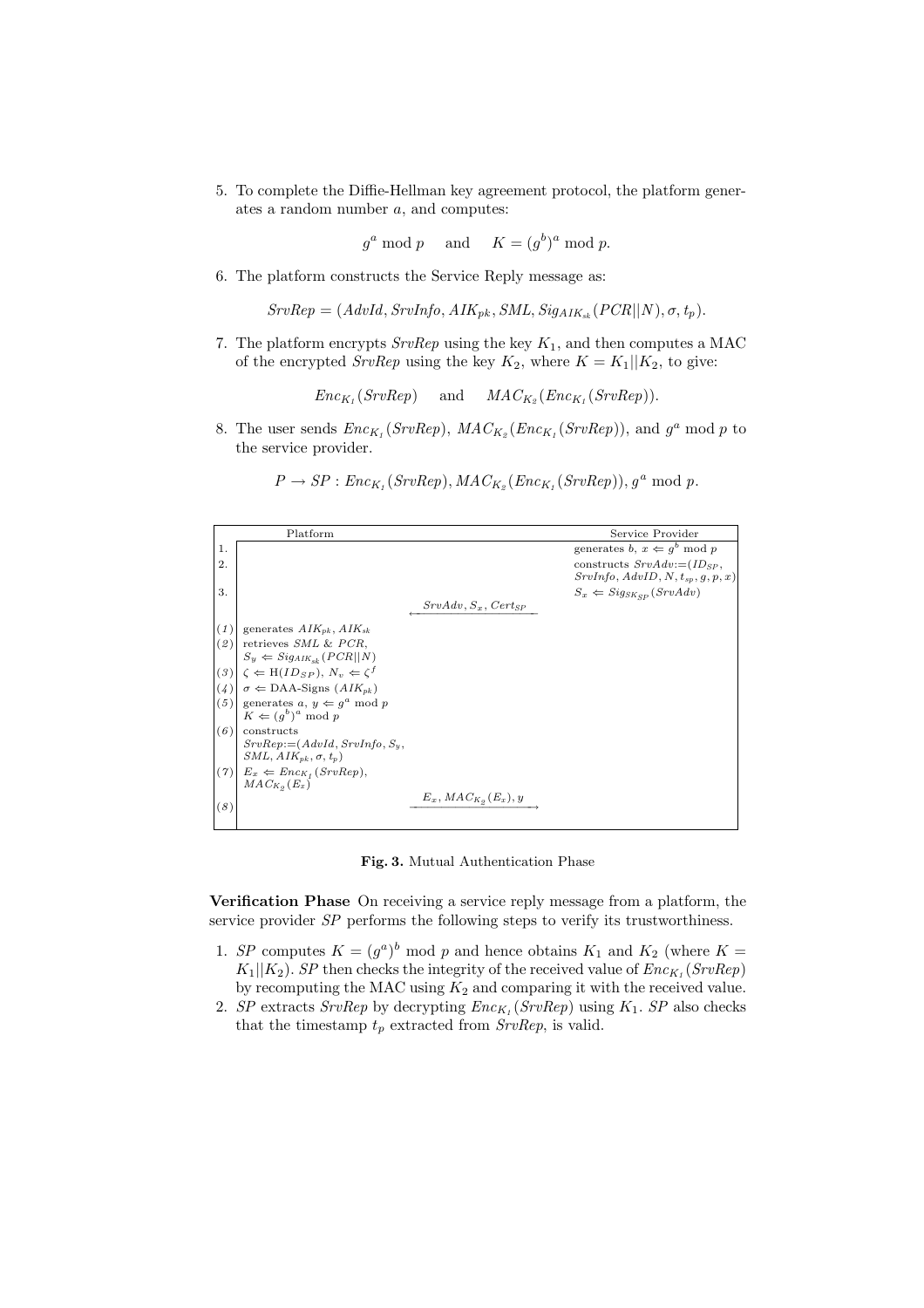- 3. SP verifies the DAA Signature  $\sigma$ , and is thus convinced that the platform is in possession of a legitimate DAA Certificate from a specific DAA Issuer, which implies that a genuine TPM is contained in the platform.
- 4. SP is also convinced that  $AIK_{pk}$  was signed using the platform's DAA Secret f. Even though the value of f is never revealed to SP, SP knows that the value is related to a genuine DAA Certificate.
- 5. SP checks that the nonce N is the same as that sent in SrvAdv.
- 6. SP verifies the trustworthiness of the platform by examining the platform integrity measurements. This involves recursively hashing the values contained in the SML, and comparing them with the corresponding PCR values.
- 7. If SP is satisfied with the integrity measurements, then the platform (and hence the user) is authenticated to SP.

To authenticate to another service provider, the user platform should generate a new AIK key pair, but only needs to repeat the mutual authentication phase, i.e. it does not need to perform the join phase again. The user platform should also use a different  $N_v$ , value.

## 5 Security Analysis and Discussion

We now assess the scheme against our security and privacy requirements.

Mutual Authentication Mutual authentication is achieved in the following way. A service provider is first authenticated to a prospective service user through a service advertisement message, protected using conventional cryptographic mechanisms (e.g. as enabled by a PKI). If a prospective user is interested in the service, then the trustworthiness of the user platform is anonymously authenticated to the service provider via a service reply message, using DAA.

The scheme is also resistant to the following attacks.

- Replay: The use of the timestamps  $t_{sp}$  and  $t_p$  in the SrvAdv and SrvRep messages allows the recipients to check that they are fresh or recent (enough). An adversary which knows an old session key  $K$  may be able to decrypt an old SrvRep message, and could try to use the corresponding old signature,  $Sig_{AIK_{st}}(PCR||N)$ , to reply to a new  $SrvAdv$  message. This will fail because the signature is computed as a function of the nonce N from  $SruAdv$ , and a replayed signature will have been computed using a different value of N.
- Man-in-the-Middle (MitM): Since  $SrvAdv$  is authenticated, a MitM cannot masquerade as an SP to a user. A MitM can make a response on its own behalf (as can anyone receiving  $SrvAdv$ ). However, a MitM cannot masquerade as a legitimate user by manipulating the SrvRep message. If it tries to generate a  $SrvRep$  with a different Diffie-Hellman parameter y, then it can only generate a completely new response, since it cannot decrypt a SrvRep generated by another user. If it leaves  $y$  unchanged, then any modifications to SrvRep will be detected by the service provider, since it is integrity protected using a MAC computed as a function of the Diffie-Hellman key.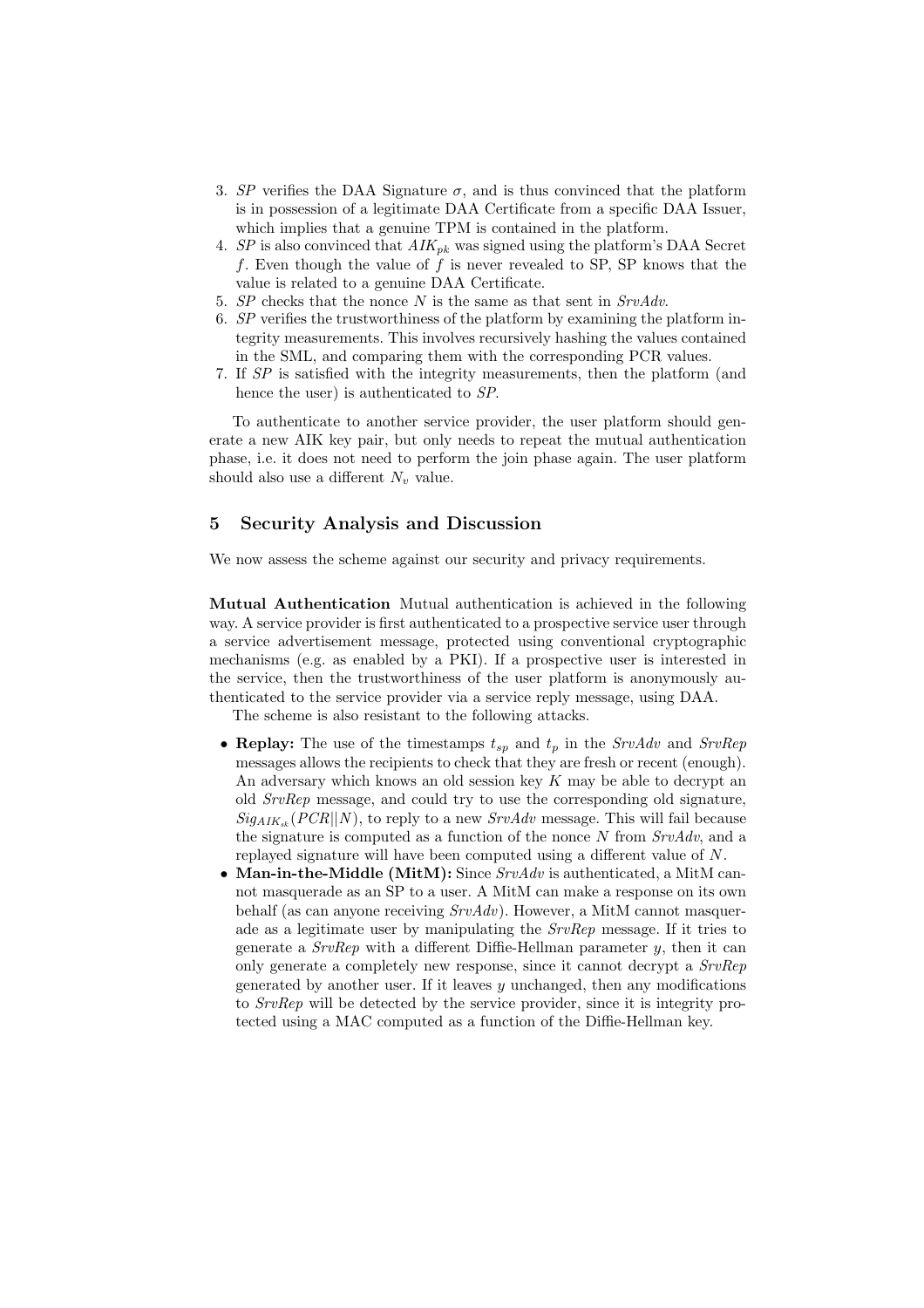User Anonymity The public part of the Endorsement Key,  $EK_{pk}$ , is never disclosed to a service provider, since it would function as a permanent identifier for the platform. Users instead interact with service providers using AIKs, which act as pseudonyms. Since it is computationally infeasible for service providers, or even the DAA Issuer, to link two AIK public keys from the same platform (see Section 3.3), users will remain anonymous to service providers (e.g. CSPs), as well as curious DAA Issuers (i.e. CTTPs) and passive eavesdroppers.

Service Information (SI) Confidentiality A SrvRep message contains service information which, if disclosed, could reveal a user's service preferences and habits, thereby compromising user privacy. To prevent such a disclosure (e.g. to eavesdroppers or a MitM),  $SrvRep$  is encrypted using a secret key known only to the service user and the service provider. Whilst there is nothing to prevent a MSP from divulging the SI of an anonymous user, the user's SI confidentiality is still preserved, as the MSP is unable to determine which SI corresponds to which user.

Unlinkability/Collusion Resistance User platforms should interact with different SPs using different AIK public keys and  $N_v$  values. It is computationally infeasible for colluding service providers to link these keys (see Section 3.3), i.e. a user's service activities with different service providers are unlinkable. This remains true even in the case of a colluding DAA Issuer (i.e. a CTTP), again as discussed in Section 3.3. Our scheme is therefore resistant to two or more colluding SPs (the CSP case), as well as a DAA Issuer colluding with one or more SPs (the CTTP case).

Transaction History For business reasons (e.g. to support customer loyalty rewards or discounts), it may be necessary for service providers to link a repeat service user. This can be achieved without compromising a user's privacy or anonymity if a service user always uses the same value of  $N_v$  to interact with a particular service provider. A service user will not need to store  $N_v$ , as it will be recovered during re-computation (since  $\zeta$  and  $f$  should remain unchanged).

Blacklisting malicious parties A detected rogue service provider can be added to the appropriate CRL, enabling users to avoid known fraudulent SPs. Similarly, an SP may want to blacklist a misbehaving or malicious user, to bar this user from future service interactions. This requires a means for the SP to recognise a malicious platform, whilst it remains anonymous. This can be achieved by blacklisting platform pseudonyms, i.e. the  $N_v$  values of such platforms. Blacklisting the AIK will not work, as a rogue user can simply generate a new AIK, DAA-Sign it, and then interact with the service provider again.

A rogue user could only avoid detection by obtaining a new pseudonym,  $N_v$ . This would involve using a new value for  $f$  (the DAA secret). Although a TPM could generate a new f value, it is unlikely that it will be able to obtain a DAA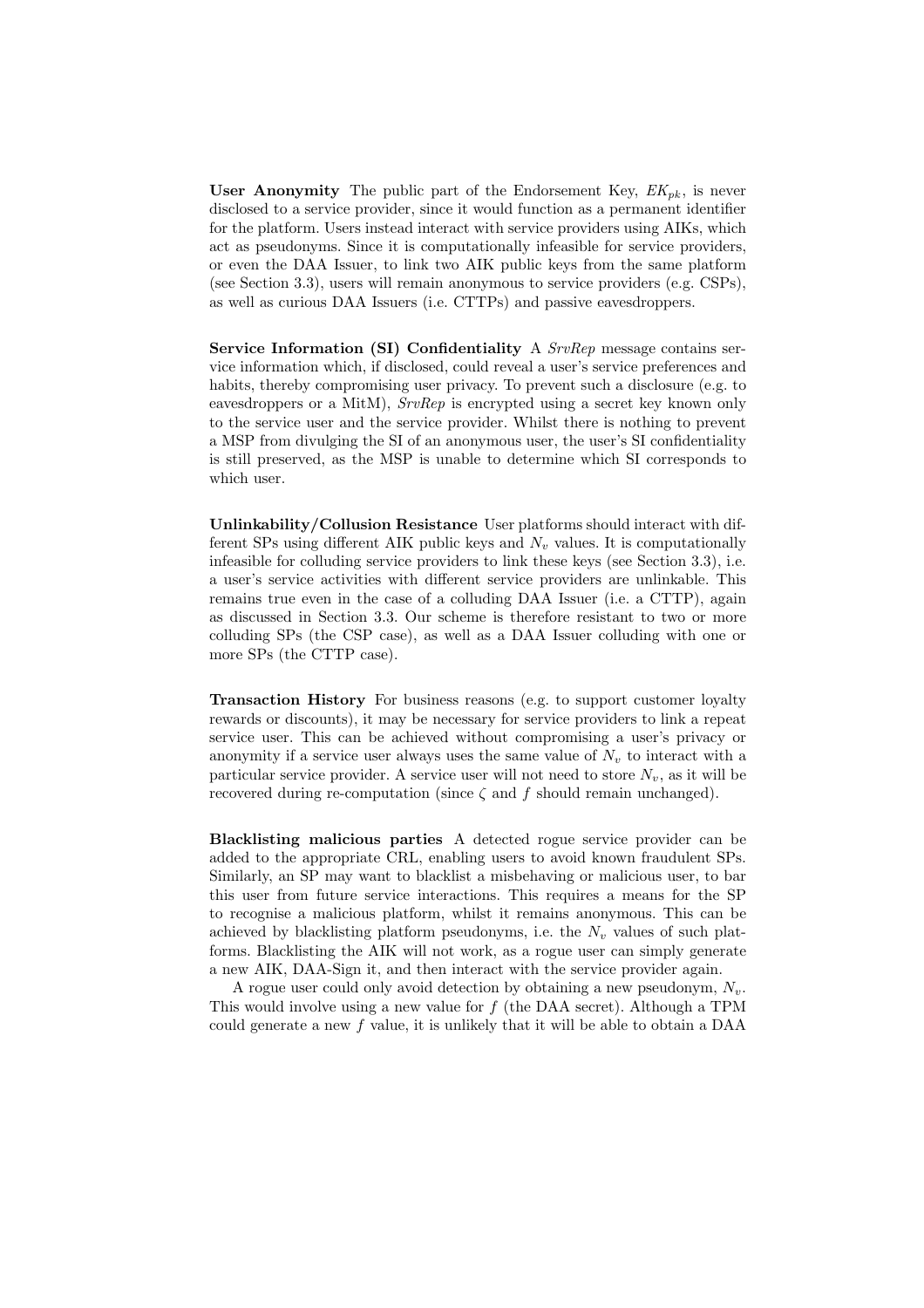Certificate for it. DAA certificate issue is expected to be subject to careful checks, and a platform is not expected to possess more than one DAA Certificate from a DAA Issuer. Also, if a DAA Certificate (i.e. a triple of values  $A, e, v$ ) and the value  $f$  are found in the public domain (e.g. on the Internet), then they should be sent to all potential service providers for blacklisting. The service providers can then add them to privately maintained lists of rogue keys.

# 6 Related Work

Apart from being unsuitable for ubiquitous computing environments [30], existing service discovery approaches (such as Java Jini [23], UPnP [28], SLP [16], DEAPspace [20] and Salutation [22]) do not address the privacy issues raised here. Zhu et al. describe a privacy preserving service discovery protocol [31, 32], where users and service providers progressively reveal Personally Identifiable Information (PII) to each other. A user's PII is eventually divulged to a service provider, and so service providers could still collude and link user activities. Abadi and Fournet proposed a private authentication scheme [1], which protects two communicating principals' privacy (identity and location) from third parties. This only protects a user's PII against eavesdropping third parties, and not from the service providers. Ren et al.'s privacy preserving authentication scheme [21] uses blind signatures and hash chains to protect the privacy of service users. This scheme requires a mobile user and service to authenticate each other via some out of band mechanisms, prior to a privacy-preserving service interaction. This may not be a realistic approach for a mobile ubiquitous environment.

In the k-Times Anonymous Authentication scheme [24], a user can anonymously access a service a predetermined number of times (as decided by the service provider). This approach is extremely inflexible for a ubiquitous environment. For instance, a service provider cannot prevent a malicious user from having future service interactions. In the Chowdhury et al. Anonymous Authentication scheme [9], users interact with different service providers using different surrogates (one-time values) every time, to preserve user anonymity. However, the trusted 'Issuing Authority', can still link user activities. Similarly, in v1.1 of the TCG specifications [2, 27], a user's activities are unlinkable by different service providers, but if the trusted 'Privacy CA' colludes with the service providers, then the activities of a user are linkable, and his/her privacy will hence be compromised. In the Ninja scheme, the trusted third party, i.e. the DAA Issuer, is unable to collude with service providers and link the activities of a user.

## 7 Conclusions

We identified security and privacy threats that may arise during service discovery in a ubiquitous computing environment; we also derived corresponding security and privacy requirements. We presented the Ninja mutual authentication scheme, using Trusted Computing functionality, which preserves user privacy. Apart from being communications-efficient (only two messages are required), the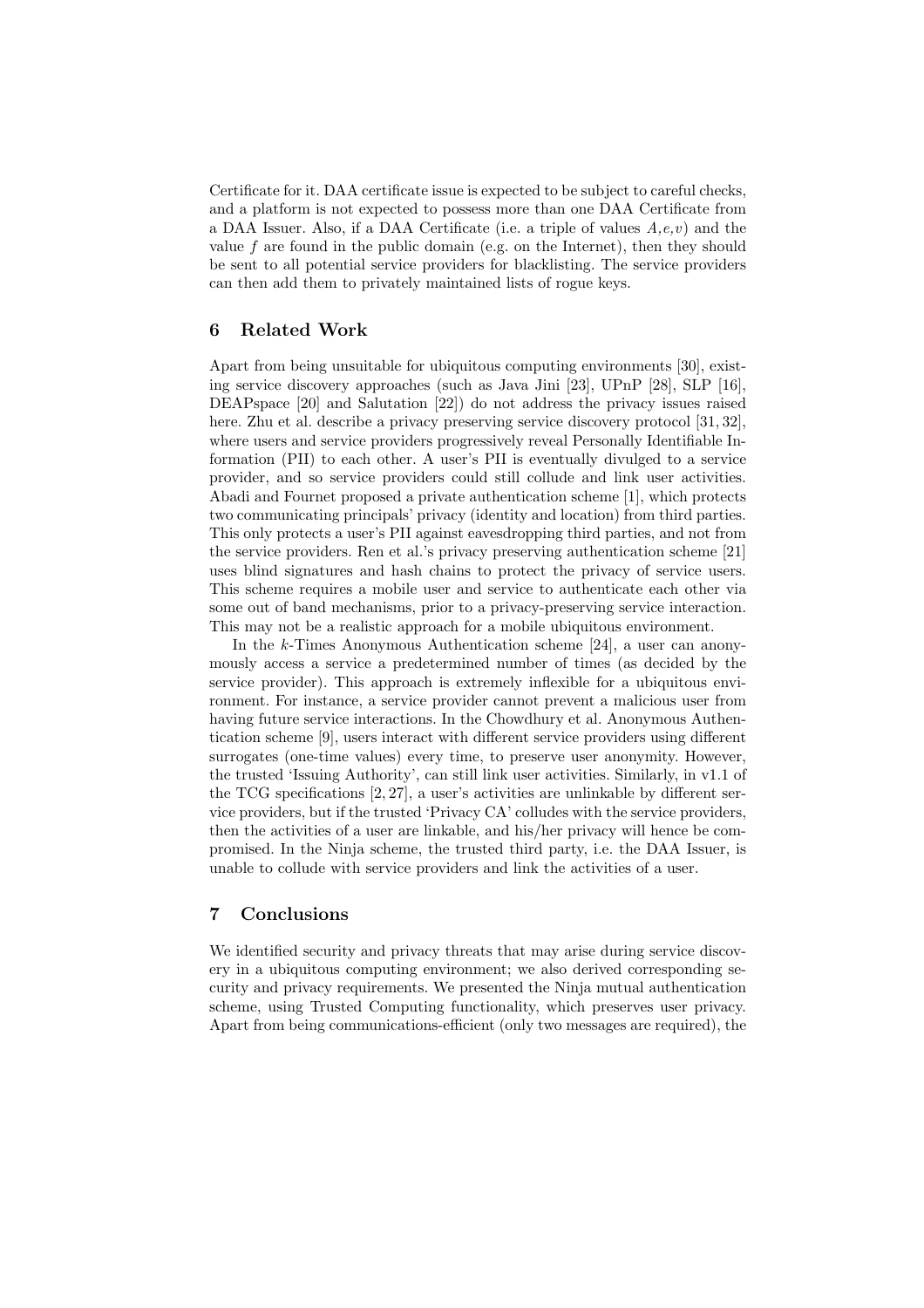scheme also satisfies all the identified security requirements. To a service user and service provider, security and privacy are both desirable. However, they are potentially conflicting requirements, and it is challenging to achieve them both. However, this is achieved by the Ninja mutual authentication scheme presented here, enabling services to be discovered securely and privately.

In future work we plan to integrate anonymous payment mechanisms into the scheme, and to explore ways to secure the process of service provisioning between a user and a service provider, whilst (again) protecting user privacy. A formal security analysis of the scheme is also being performed.

Acknowledgements. We would like to thank Liqun Chen, Marc Langheinrich, Rene Mayrhofer, Kenny Paterson, and the anonymous reviewers for their valuable comments.

# References

- 1. M. Abadi and C. Fournet. Private authentication. Theoretical Computer Science, 322(3):427–476, 2004.
- 2. B. Balacheff, L. Chen, S. Pearson, D. Plaquin, and G. Proudler. Trusted Computing Platforms: TCPA Technology in Context. PH PTR, Upper Saddle River, NJ, 2003.
- 3. F. Bao and R. H. Deng. Privacy protection for transactions of digital goods. In 3rd Int'l Conf. on Information & Communications Security (ICICS'01), LNCS 2229, pages 202–213. Springer-Verlag, 2001.
- 4. B. Berendt, O. Gnther, and S. Spiekermann. Privacy in e-commerce: Stated preferences vs. actual behavior. Communications of the ACM, 48(4):101–106, 2005.
- 5. E. Brickell, J. Camenisch, and L. Chen. Direct anonymous attestation. In 11th ACM Conf. on Computer & Communications Security, pages 132-145. ACM Press, 2004.
- 6. J. Camenisch and A. Lysyanskaya. A signature scheme with efficient protocols. In 3rd Conf. on Security in Communication Networks (SCN 2002), LNCS 2576, pages 268–289. Springer-Verlag, 2003.
- 7. R. Campbell, J. Al-Muhtadi, P. Naldurg, G. Sampemane, and M. D. Mickunas. Towards security and privacy for pervasive computing. In Int'l Symposium on Software Security, pages 1–15, 2002.
- 8. D. Chakraborty, A. Joshi, Y. Yesha, and T. Finin. Toward distributed service discovery in pervasive computing environments. IEEE Transactions on Mobile Computing, 5(2):97–112, 2006.
- 9. P. D. Chowdhury, B. Christianson, and J. Malcolm. Anonymous authentication. In 12th Int'l Workshop on Security Protocols, LNCS 3957, pages 299–305. Springer-Verlag, 2006.
- 10. S. Creese, M. Goldsmith, B. Roscoe, and I. Zakiuddin. Authentication for pervasive computing. In Int'l Conf. on Security in Pervasive Computing, LNCS 2802, pages 116–129. Springer-Verlag, 2004.
- 11. W. Diffie and M. E. Hellman. New directions in cryptography. IEEE Transactions on Information Theory, 22(6):644–654, 1976.
- 12. A. Friday, N. Davies, N. Wallbank, E. Catterall, and S. Pink. Supporting service discovery, querying and interaction in ubiquitous computing environments. Wireless Networks, 10(6):631–641, 2004.